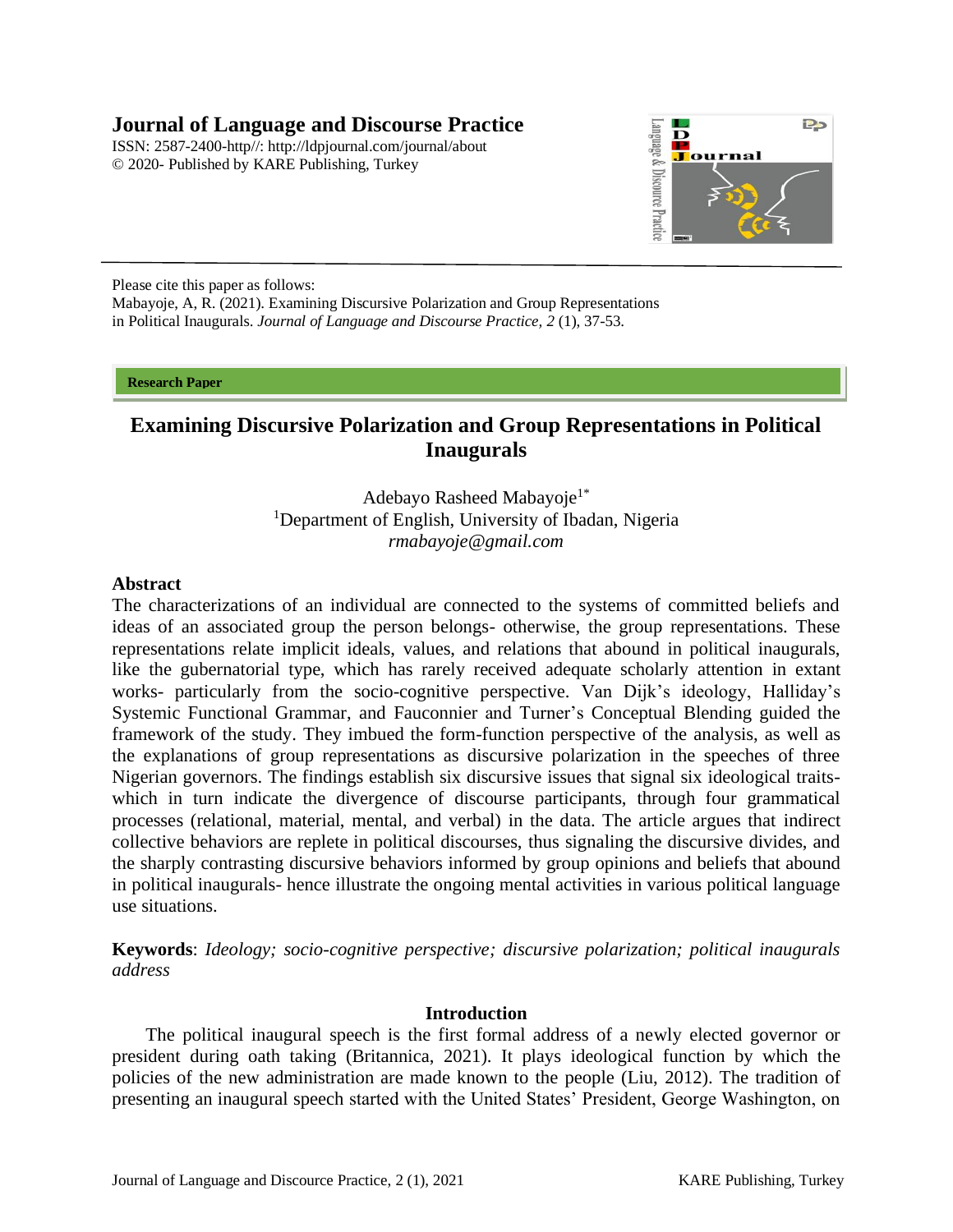April 30, 1789 (Kubát & Čech, 2016; Flexner, 1966). Nigeria's first inaugural address was delivered by President Shehu Shagari on October 1, 1979 (Aremu, 2017). It is a pack of discursive actions (textual, cognitive) and practices (social) within political settings. This is echoing van Dijk (1997) idea of this dimension of general discourse which is exclusive to professional politicians like state governors whose group representations (systems of belief and ideas) are indirectly presented. The systems of belief and ideas of a group form the foundation of the social representations, identities and practices of its members (Kashima et al., 2021). They are signaled through discourse properties- all of which are extremely connected to polarization behaviors, or contrasting of groups, sets of opinions, and practices.

### **Review of Literature**

*Most* of the extant works on inaugural speeches (for example (Taiwo, 2011; Ayeomoni & Akinkuolere, 2012; Horváth, 2012; Ezeifeka, 2014; Emeka-Nwobia, 2015; Koussouhon & Dossoumou, 2015; Ogunmuyiwa, 2015; Aluya & Edem, 2016; Medubi & Amuda, 2017; Nnamdi-Eruchalu, 2017); Odebunmi, 2017; Okafor & Issife, 2017; Osisanwo, 2017; Alaba Akinwotu, 2018; Tarish, 2019; Anyanwu, 2020) focus on the presidential type, leaving the gubernatorial type to be adequately explored. They are mostly not clearly given to connecting discourse features and clausal structures in gubernatorial inaugurals to polarization through discursive group practices. A socio-cognitive interest in the divergence constructs in the first formal address of new governors- like those of Osun State, Nigeria, who ruled between 1999 and 2018- is crucial to establishing the indigenous or local representations of participants in various circumstances (Gelman, 2019) in such political discourse; and to foregrounding the mental activities connected to them. Therefore, this article tries to provide answers to the questions: how does discourse structures in the new governor's inaugural speech relate to discursive functions of polarization, that is marking patriotic (in-group) and oppositional (out-group) membership (Chilton, 2005; DiMaggio et al., 1996) in a political text?; how do these polarization relate group representations, thereby establishing tendencies of the governor and other discourse participants?; and how are the representations realized along the socio-cognitive bridge of meaning negotiations?

# **Design**

The descriptive research design is adopted in this study because of the qualitative and quantitative approach of analysis adopted. It enabled the presentation of the findings derived from content analysis of the collected relevant data, as well as the presentation of some findings showing statistical evidence (Srikanth & Doddamani, 2013). The qualitative part of the analysis relied on the conceptual (socio-cognitive) approaches of CDA to provide systematic explanations of discursive behaviors in the data. The quantitative part relayed the information about the distribution of, and connections between discourse features in the inaugural speeches of the selected governors. The study was based on discursive behaviors in the inaugural speeches of three elected governors (Adebisi Akande (AA), Olagunsoye Oyinlola (OO), and Rauf Aregbesola (RA)) who ruled Osun State in the Western part of Nigeria between 1999 and 2018. The study was concluded in 2020.

**Methodology**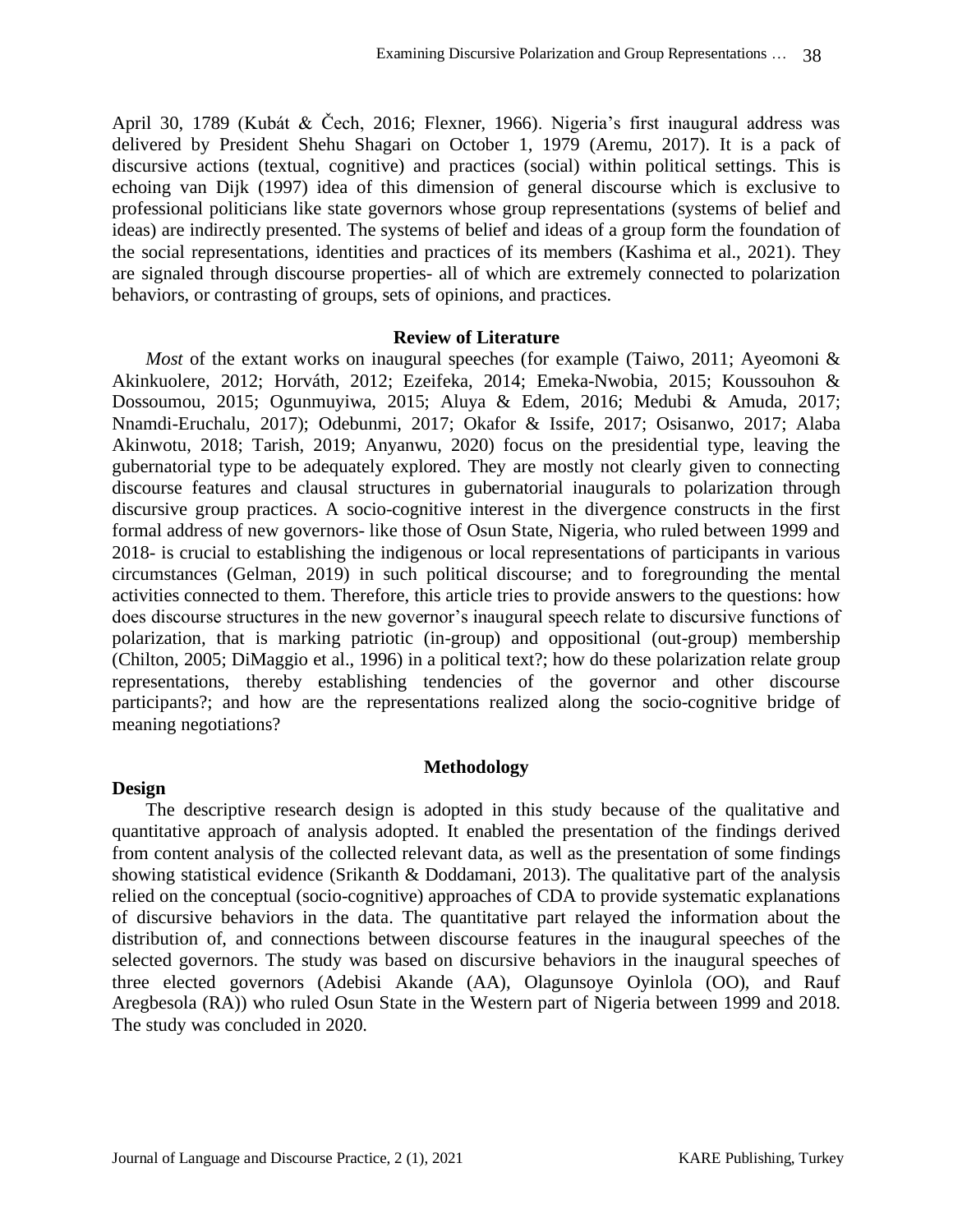#### **Materials**

The sampling frame was derived by determining the category of governors that formed the definite list of the participants- from whose speeches the sample of the study was drawn. Two criteria determined the inclusion of a governor's speeches, including: having run a full single term in office, at least; and having well documented speeches. Four categories of the speeches (the inaugural speeches, the appropriation bill speeches, the state anniversary speeches, the New Year speeches), and only three of five populated governors, met the two criteria. Some preselection criteria that are relevant to the interest of the study guided the sampling procedure of the data. Only the inaugural speeches satisfied the criteria and were selected for textual sampling. The selection was based on its category as socio-cognitive and ideologically loaded political discourse. This aligns with van Dijk's (2008) view that "ideology is at play when language users engage in the on-going construction of meaning, as well as group-sensitive interpretation of social situation". A total of 5,744 clauses were subjected to discourse and pragmatic analysis. The selection was done strictly based on their relevance to the objectives of the study. Therefore, only clauses that are related or connected to ideological meanings were selected for analysis.

Therefore, the speeches were chosen because they relate "a form of social practice" (Fairclough & Wodak, 1997), whereby the governors signal group ideology through issues raised in their speeches, which are constructed from activities that involve and affect discursively, polarized participants in such political language use situations. The speeches provide a good ground for studying the connection between raised issues within clausal groups, signaled ideological representations, and polarization of discourse participants in an inaugural speech. The inaugural speeches show how ideology affects discourse directly or indirectly, as well as how it signposts division of interests and ideas. This illustrates how the selected Nigerian governors form biased representation of the social situation about other participants or the relations between them.

#### **Corpus**

The data was sourced from published (printed) books, and online sources. Consent was sought through personal contacts with the Chief press secretaries of the governors who made copies of the printed publications available. The printed literatures are: "*A fresh start in Osun State*: A collection of selected speeches and policy guidelines of Chief Adebisi Akande- the Executive Governor of Osun State (Osun State Government of Nigeria, 2002), *Treasure of the heart*: Thoughts of a committed leader (Adelegan, 2007), and *The change Agent*: Selected speeches of Ogbeni Rauf Aregbesola Volume I (Ministry of information and strategy, 2014), and *Speech by the Governor of the State of Osun, Ogbeni Rauf Aregbesola, at his inauguration* (Osun.Gov.ng, 2014).

#### **Data Collection**

All the collected data relate to the experiences and actions of the governors and discourse participants in the speeches. They were collected through the use of the long-established procedure of systematic searching for both the implicit and explicit discourse features (indirect data) for analysis in the study. The search was guided by the areas of concern of the study, including: group or ideological representations, which typify the data, and are marked within clausal groups of discourse structures. Other areas of interest of the study that guided the search and subsequent collection of the data border on the discursive behaviors in the speeches that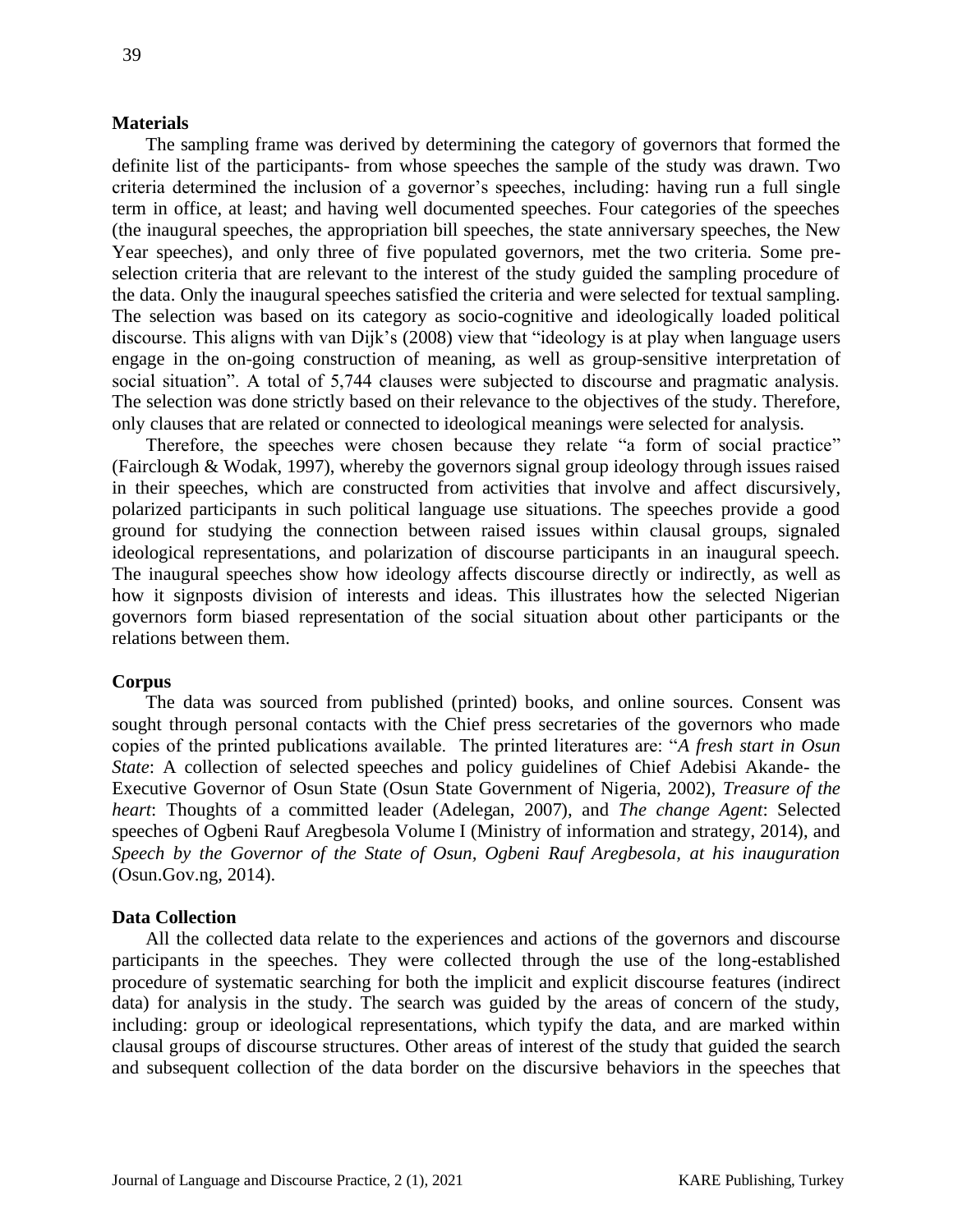establishes polarizations. These were systematically searched for and collected in form of clauses through the analytical instruments adopted for the study.

### **Data Analysis Procedure**

The procedure of data analysis in this study is based on the discursive and socio-cognitive orientations of critical discourse analysis (CDA), which deals with "the study of structures of discourse", "social conditions", and discursive behaviors (van Dijk, 1998; 2008; 2009) CDA studies, like the present one, derive from various theoretical backgrounds and engage different data and methodologies. Therefore, discourse structures of the data were analysed with insights from Halliday's Systemic Functional Grammar (SFG)- which relates structure to communicative functions. Hence, the issues raised in the speeches are accounted for via this approach of examining structures in the speeches. Therefore, SFG assists this study to account for process types, participant types, circumstance types, as well as the resources through which clauses in speeches are combined. Their connection with the cognitive approach of critical study lies with the conceptual account of ideational function of language where discourse participants' experience of reality is structured by various construal operations like the Conceptual Blending theory. It was leveraged to investigate the translation of abstract textual structures into more concrete, on-line, cognitive processes of discursive nature. In addition, it provides the opportunity to study the abstract structures of social situations presented in the sampled inaugural speeches. This was done within the mental spaces, that is, small conceptual packets constructed by the governors and other discourse participants as they think and make expressions for the purpose of local understanding and action. This procedure is "a systematically organized presentation of reality" Lakoff & Chilton, 1995) in this kind of political speeches.

# **Theory**

Essentially, a critical analysis of language use in a political inaugural address includes explanations on how structures relate to communicative function (Wodak, 2006). Gaps should be reduced through explanations of cognitive realities of the features and structures in the speech. Therefore, this article draws from Fauconnier and Turner's (2003) conceptual blending (CB) approach for the cognitive accounts of extended discourse by explaining the online meaning constructions of expressions in the data that relate polarizations (Kashima et al., 2021). These are from the small conceptual packets constructed by the governors and their hearers for the purpose of local understanding of the polarization suggested along ideological signals during language use (Lakoff & Chilton, 1995).

Hidden group ideological representations abound in the gubernatorial type of inaugural speeches. They are structured along the past and ongoing local events or situations that the new governor talks about and makes use of as communicative skills to present opinions about his administration. The skills, which relate to the mundane and everyday situations of hearers' locality (Gelman, 2019) are displayed through shared knowledge of local events that polarize participants in terms of roles and actions that signal group beliefs and ideals. This thus lays the ground for the importance of the exploration of the formed subjective mental representations of groups, existing within a specific local geographical clime.

This argument is further advanced through the illustration of how the online meaning construction of the polarization is established in the conceptual blending patterns of various issues raised by the governors in the data. As an example, when expressions are made, like: "*Osun state today is comatose, to say the least. It will therefore take the collective efforts of all of*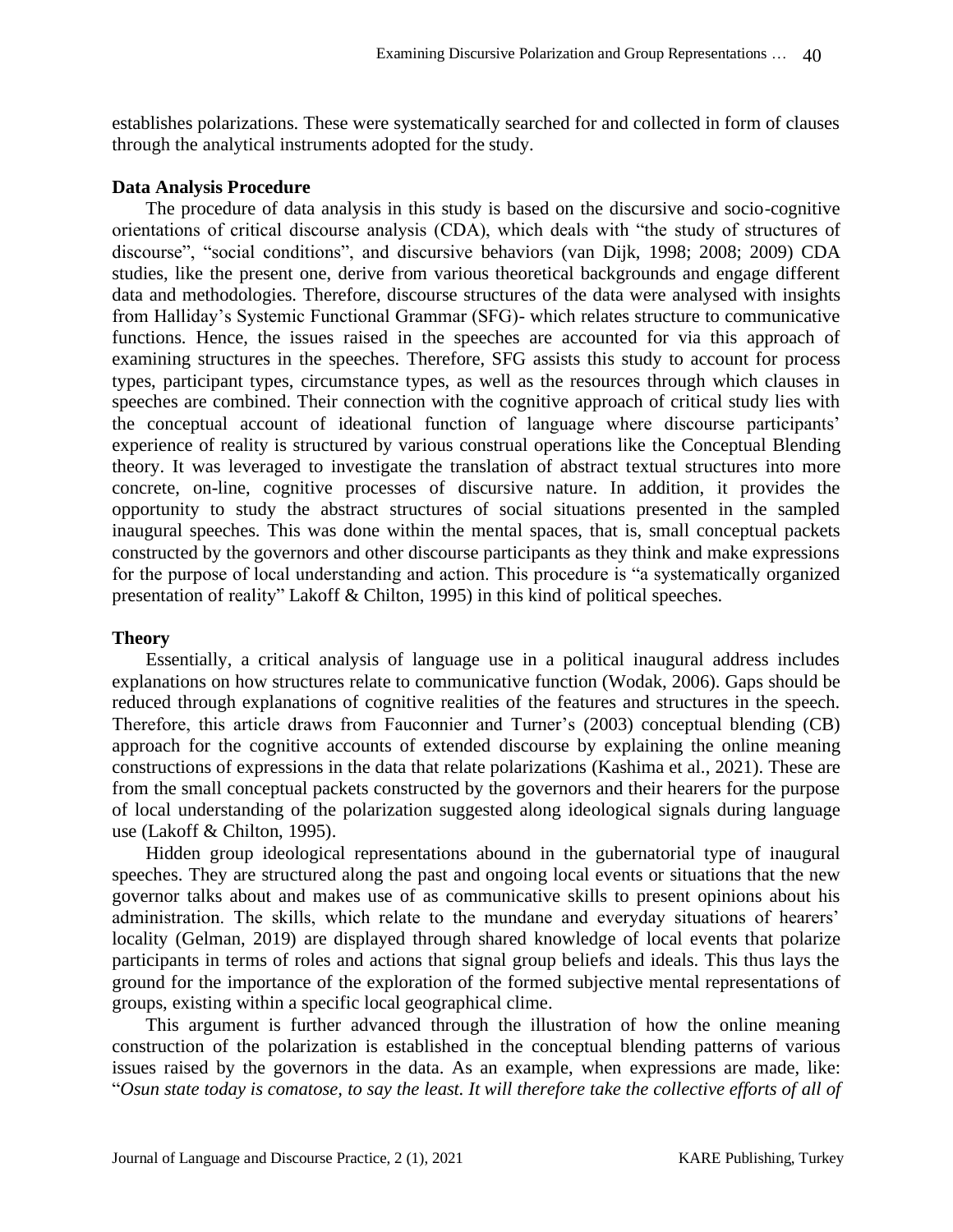*us to mobilize all the resources*"; new mental spaces (*ms*), which situate elements of divergent scenarios with different background frames are triggered. In this article, the spaces are tagged *ms1* and *ms2* housing divergent scenarios, as can be observed in Figure 1.

# **Figure 1**

*Conceptual Blending Network For "Osun state today is comatose, to say the least. It will therefore take the collective efforts of all of us to mobilize all the resources"*



Within conceptual integration, *ms1* and *ms2* share counterpart connections, like the identity of participants ("*all of us*"; 'performer of comatose'), the time ("*today*"), events and activities ("*collective efforts*", "*mobilize resources*") and the roles played by participants ('*mobilizers*') are blended at the *b-space* to bring about relations that do not exist in the separate *ms1* and *ms2,* like Theme, Process, Action and Agent. Therefrom, structures that *ms1* and *ms2* share are captured, hence *composed* in the generic, or *g-space* to produce the ideological traits of the implicit ingroup/outgroup polarization in the data.

### **Findings**

### **Ideological Traits in the Inaugural Speeches**

Ideologies are systems of belief and ideas of a group. They form the foundation of the social representations, identities and practices of group members. They are signaled through discourse properties which relate group ideals, value, and relations; all of which are extremely connected to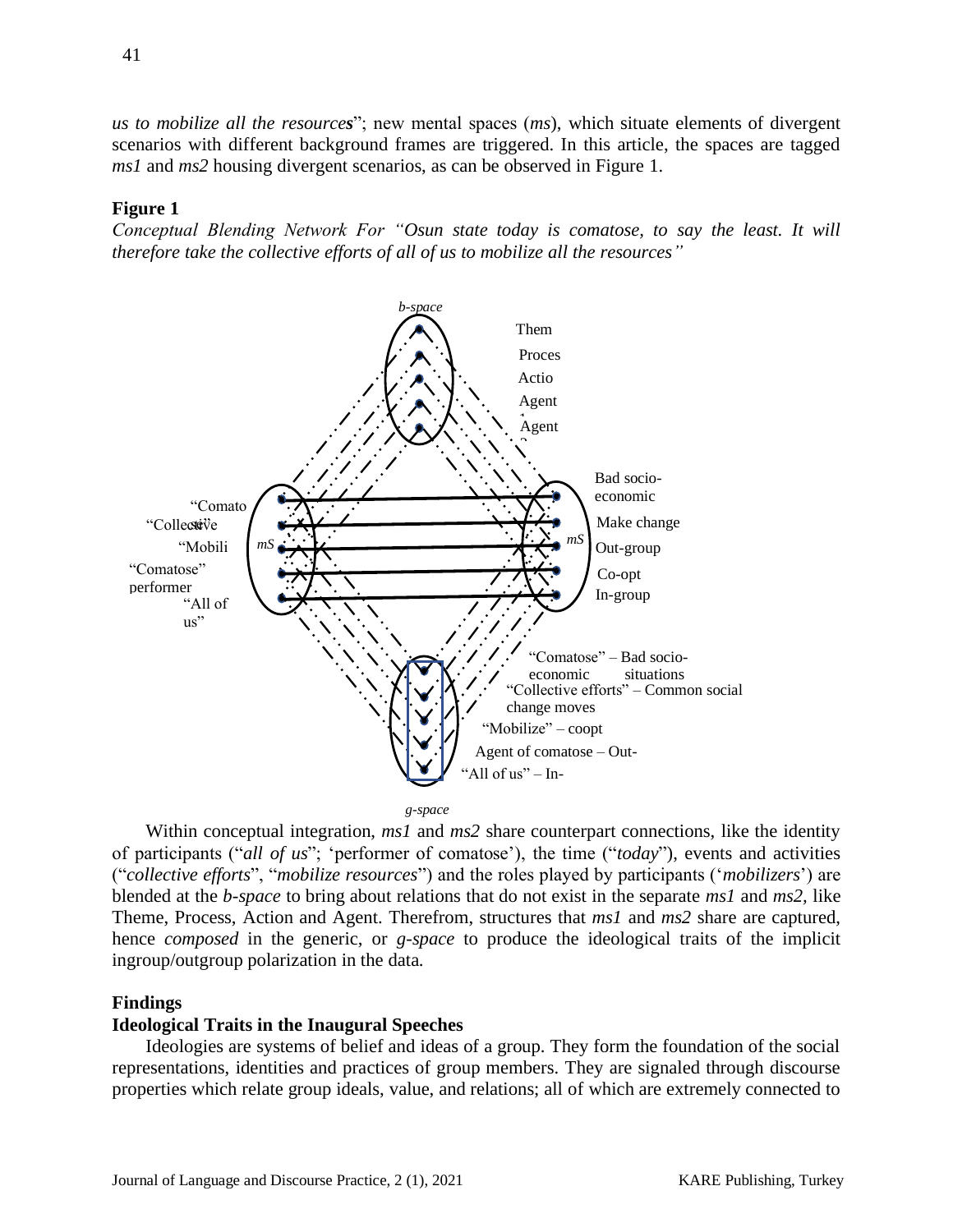group polarization or contrasting of groups, sets of opinions and practices. These polarizations and contrasting are characterized by the convergence of features of a raised issue and connected clausal processes observed in the data. They relate to the basis of the knowledge and beliefs espoused by the governors in their manipulative discourse patterns. Six ideological traits are observed in the study. They are: the reformist, the messianic, the meliorist, the pietist, the pessimist, and the prejudiced ideological traits. They are signaled in the issues raised, through connected clausal processes. The ideological traits are discussed one after the other, starting with their frequency and percentage distributions in the speeches as presented in the Table 1.

| Frequency of Ideological Traits Signaled in The Inaugural Speeches |         |               |         |               |         |               |           |
|--------------------------------------------------------------------|---------|---------------|---------|---------------|---------|---------------|-----------|
| Ideological                                                        | AA      |               | OO      |               | RA      |               | Frequency |
| traits                                                             |         |               |         |               |         |               | (Total)   |
|                                                                    | Clauses | Perc. $(\% )$ | Clauses | Perc. $(\% )$ | Clauses | Perc. $(\% )$ |           |
| Pietist                                                            | 106     | 10.56         | 354     | 16.35         | 426     | 17.55         | 886       |
| Meliorist                                                          | 114     | 11.35         | 367     | 16.95         | 442     | 18.20         | 923       |
| Messianic                                                          | 153     | 15.24         | 473     | 21.85         | 508     | 20.92         | 1,134     |
| Reformist                                                          | 201     | 20.02         | 490     | 22.63         | 583     | 24.01         | 1,274     |
| Pessimist                                                          | 216     | 21.51         | 332     | 15.33         | 271     | 11.16         | 819       |
| Prejudiced                                                         | 214     | 21.31         | 149     | 6.88          | 198     | 8.15          | 561       |
| Total                                                              | 1004    | 100           | 2165    | 100           | 2428    | 100           | 5597      |

# **Table 1**

*Frequency of Ideological Traits Signaled in The Inaugural Speeches* 

Table 1 shows that the reformist has the highest frequency in the data, followed by the messianic, the meliorist, the pietist, the pessimist, and the prejudiced. The preponderance of the reformist ideological trait suggests the presentation of more of the political tendency and presumptions of social change that is necessary to transform the stems and practices of a particular administration to a qualitatively different administrative system and practices under a governor as against what obtained under an adversary. The next preponderant ideological trait is the messianic, which suggests that following the expression of social transformations, a governor presents self as a different, and fervent leader in terms of a social change that will impact positively on the people of the State. Next is the meliorist ideological trait, which suggests a governor's conviction regarding the possibility of social transformations leading to improvements of the world.

The highest percentage distribution of the ideological signals in Governor Adebisi Akande's speech is the pessimist, followed by the prejudiced, the reformist, the messianic, the meliorist and the pietist. The highest trait in Governor Olagunsoye Oyinlola's speech is the reformist, followed by the messianic, the meliorist, the pessimist, the pietist, and the prejudiced. The highest espoused by Governor Rauf Aregbesola is the reformist. This is followed by the messianic, the meliorist, the pietist, the pessimist and the prejudiced. The Table also indicates that the reformist, the messianic, and the meliorist traits are common with Olagunsoye Oyinlola and Rauf Aregbesola, while the pessimist and prejudiced are distinctively characteristic of Adebisi Akande, and the pessimist and the pietist distinguish OO and RA respectively.

These common and distinctive ideological traits indicate the extent to which the opinions of the governors and other discourse participants, with respect to the issues raised in the data, are opposed; and the particular degree to which this opposition increases over the time. Therefore, it is argued that polarization in a political discourse like the gubernatorial inaugural speech is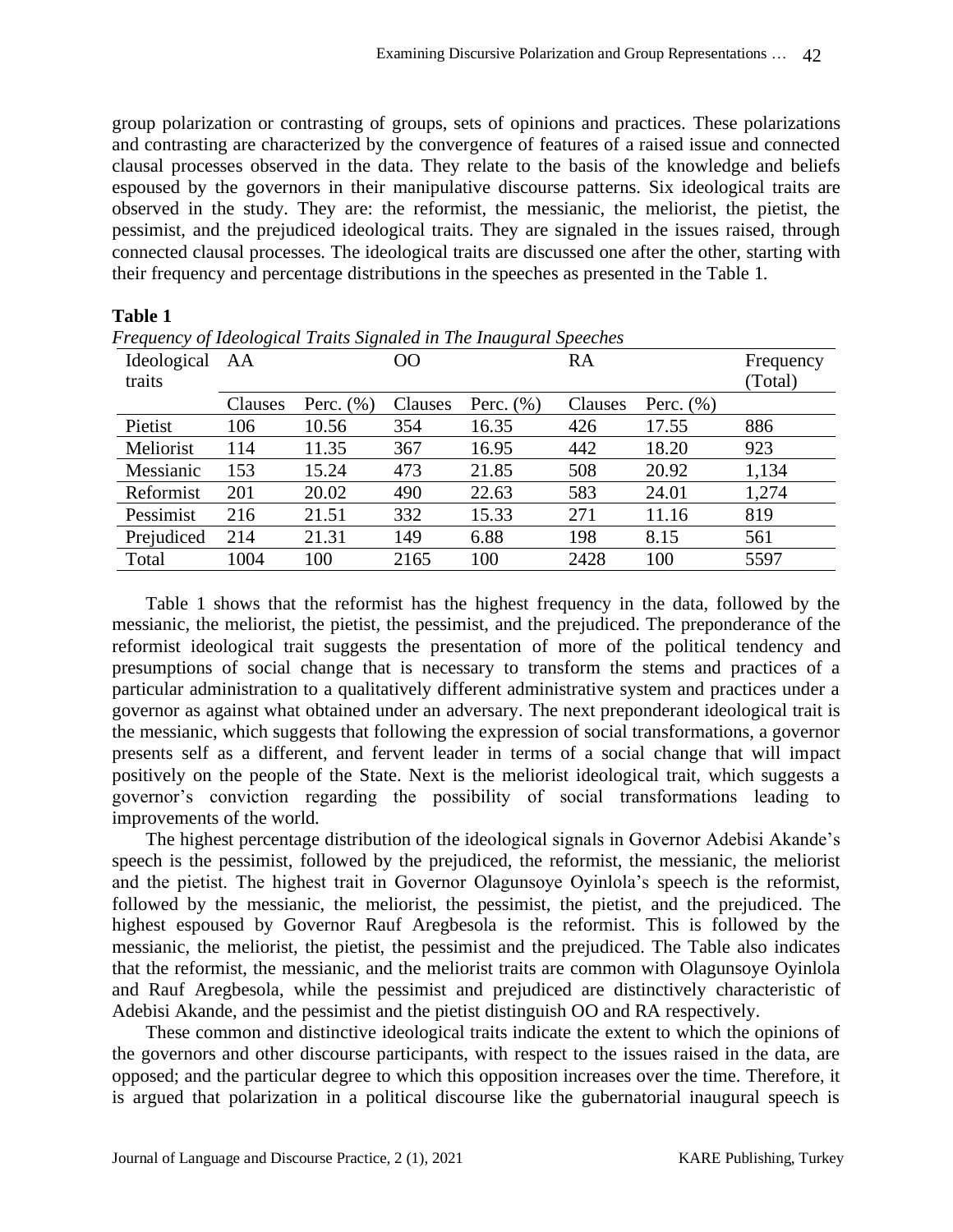established through binary ideological signals- indicating group representations of discourse participants. These representations are the indigenous social peculiarities of the people, which are situated in their construal packets where discourse meanings are realized. In addition, the distributions in the Table confirms that polarization is more than administrative policy differences, but rather on the in-group and out-group scale along the system of beliefs and social practices of discourse participants who could belong to any political nomenclature.

#### **Discussions**

#### **Messianic Ideological Trait**

Messianic ideological trait is signaled within discursive issues relating to the belief in an individual or group as the liberator of a people. The speaker presents himself or (an) ingroup member(s) as (an) emancipator(s), by maintaining that it is possible to improve the world by overcoming the main obstacles on the road to happiness. A particular dogma about this is political correctness of the governors. Discourses of this kind represent members of an ingroup and related interest as always right, against those of the outgroup.

A common pattern is that the speaker describes previous regime(s) in terms of their roles regarding the bad experiences that Osun people suffered, which are stored in their long-term memory. They are retrieved both consciously and unconsciously to gain online meaning of the raised issues. These mental activities therefore result in the hearers' view that the new regime represents the only hope to save current situation. This character representation is connected to the clausal groups that bear relational process ("*is*") and material process ("*yearns*") of the truth validity of the discourse. As an illustration in example 1, the expressions "*Osun state today is comatose", "our dear state yearns for development*", and "*our tortuous experience of the last seven and half years*" presuppose ideological traits that have negatively impacted on the people. Following this is the presentation of individual regimes as the only capable one to improve the world by overcoming the highlighted obstacles on the road to development.

A cognitive perspective of this pattern shows how the governors attempt to shape the meaning of their discourses using previous social experiences of their hearers. This is a deliberate connection of the global knowledge within the long-term memory (LTM) of each of the hearers with their short-term memory (STM) in order to either polarize group representations and effects. Commonly, global knowledge within LTMs or STMs is mapped with what obtains during the reign of a governor or political leader belonging to the ingroup. For example, "*Osun state today is comatose*" is connected with "*emphasis of this administration will thus be to create and nurture the enabling environment*". So, Akande maps such LTM with what he intends to achieve during his reign and how he plans to so do. The major objective is to influence his hearers –Osun people- and add layers of depth to his argument based on Osun people's prior knowledge and understanding.

Also, Oyinlola's expression: "*events of the past clearly point to the fact that our state requires vibrant leadership*" describes Adebisi Akande in a different polarity and bad light, and he, Oyinlola, as the one with the vibrancy that Osun state needs.

(1) It is true that *Osun state today is comatose*, to say the least. It will therefore take the collective efforts of *all of us* to mobilize all the resources available within the state and turn them into wealth. *Emphasis of this administration will thus be to create and nurture the enabling environment* which will attract, encourage and assist private investment. (Adebisi Akande)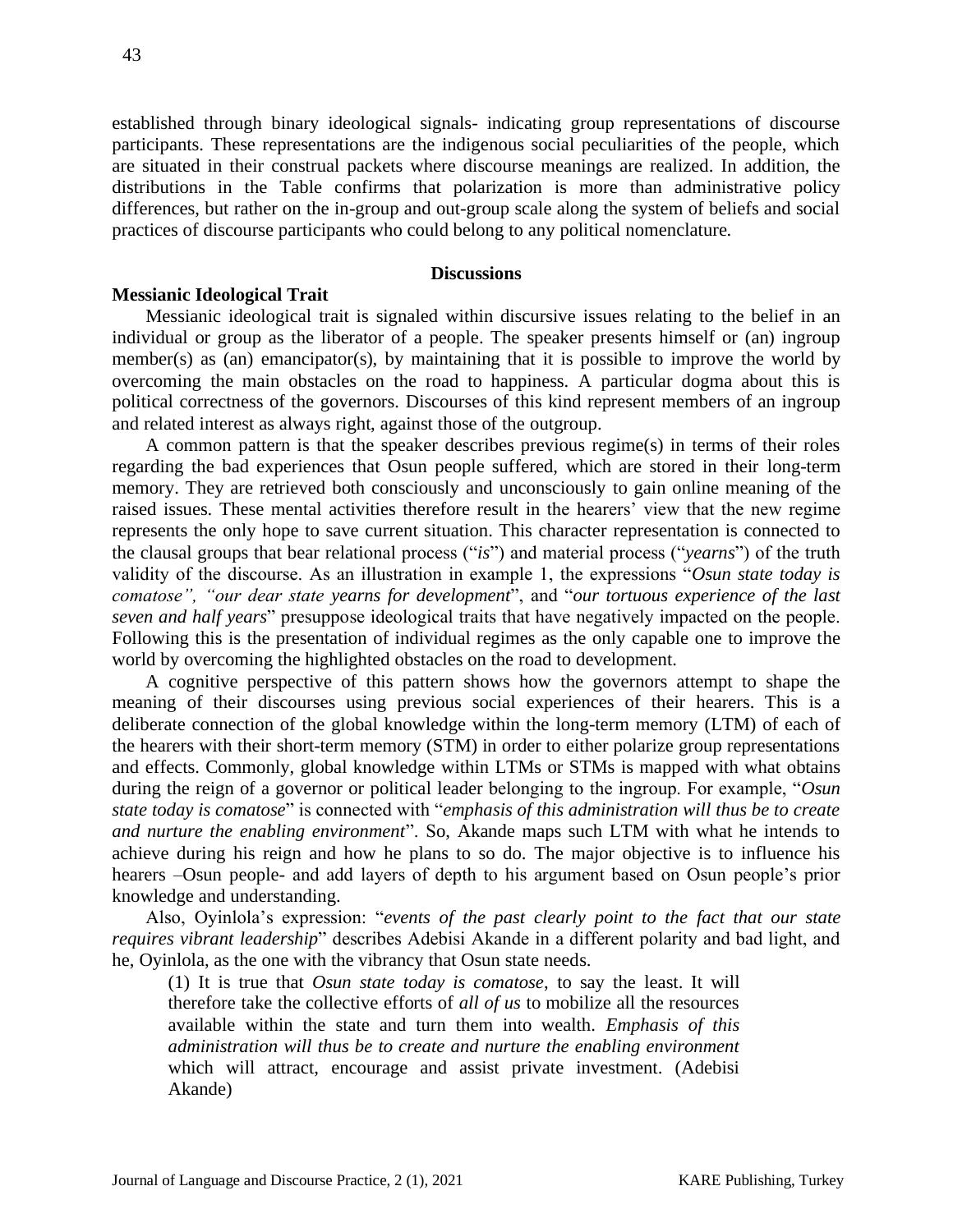(2) *Kindly permit me to observe that Osun state, our dear state yearns for development. Events of the past clearly points to the fact that our state requires vibrant leadership* that is totally committed to the wellbeing of the polity. *I wish to assure you all that I have studied critically various activities of past government* in Osun state and have arrived at the conclusion that the task ahead is enormous but achievable. (Olagunsoye Oyinlola)

(3) *Our tortuous experience* of the last seven and half years, during which the *power of incumbency was used to choke the political space of our state and to denigrate organs of the state to instrument of terror*, is a negation of the *political liberalism for which we are celebrated. Our people must be permanently liberated* from being pawns of power friends. (Rauf Aregbesola)

Each of the three governors present issues relating to regime change by describing themselves as belonging to the ingroup, and taking the position of self as right and others as wrong- that is, binary representation. The description in their individual texts bear a clear lexicalization of collectivism, which describes an actor (the speaker) on one part and the hearers (another actor) on another part as collective actors belonging to the in-group. For example: "*all of us*" (example 1, above), "*our tortuous experience*" (example 3, above), and "*political liberalism for which we are celebrated*" indicate ideas of collectivism versus individualism (polarization). The action of coopting is carried out in the example, and marked by items like "*us*", "*our*" and "*we*". Hence, polarization is derived as the contrastive elements in *ms1* and *ms2*  that the items triggers are processed at the *b-space*. This brings about emergent structures that indicate contrastive grounds of the goals, ideas or rights of an individual person versus ideas that are best for the collective group and personal relationships.

Co-textual arrangements of structures employed by the politicians to describe actors in their speeches largely present them as assuming the posture of liberators of their people along whom they, for instance, have shared "*tortuous experience*" with. The choice of such co-textual arrangement and description of collectivism is performative of the Aregbesola's demonstration of deep understanding of the enormous suffering of Osun people under previous regimes before his advent, and a demonstration of his individual messianic capacity to liberate the people. It is a discursive polarization of the participants involved (Aregbesola versus predecessor) in the discourse.

He presents an emotion that typifies the style of inaugural political speech of a chief executive of a democratic state. He aggregates losses recorded under past government: "*power of incumbency was used to choke the political space of our state and to denigrate organs of the state to instrument of terror*"; and further ideologically describes the act as "*negation of the political liberalism*". Then, he charts a way forward for the state through messianic ideological trait. He describes himself (within clausal groups of relational process) as having no other reason for being at the helm of affair than liberating the people: "*Our people must be permanently liberated*". The choice of "*must*" foregrounds Aregbesola's messianic stance that he is in charge, and should see to how the people will be permanently liberated- thus establishing discursive polarization by signaling the opposite tendency he has in that regard, against his predecessor belonging to the outgroup.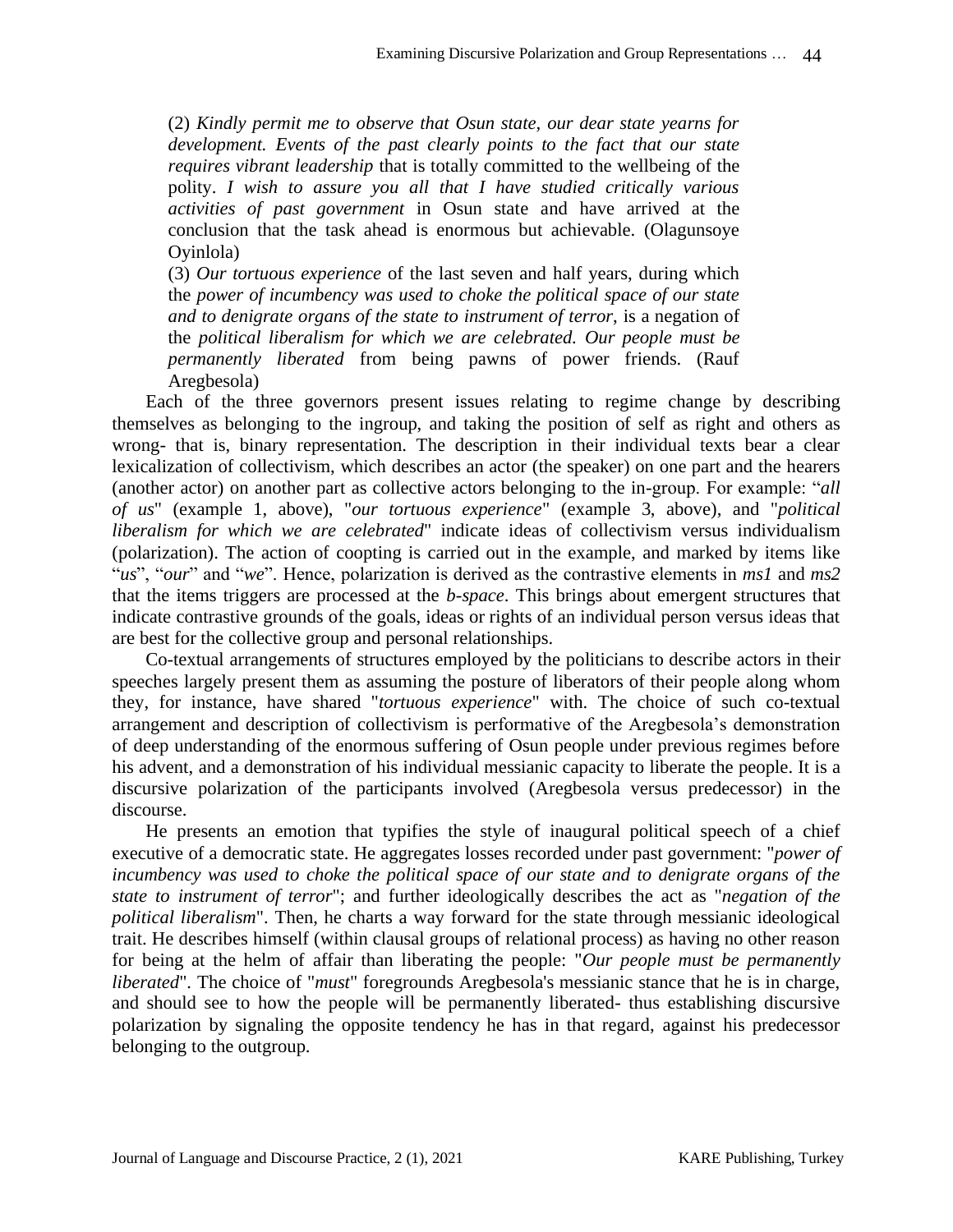### **Meliorist Ideological Trait**

Meliorist ideological trait is signal through discursive behavior indicating that human conditions can be enhanced through concerted efforts. This relates to the actions, norms, aims, and values of the governors in a discourse, and their connection to the social circumstance of the people of Osun state. The description of discourse participants in terms of their roles and actions (material process) form elements in the *b-space* where *Theme, Process, Action,* and *Agent* are composed, thereby connecting the emergent structures of the in-put/out-group polarity within the meliorist ideological trait.

In the following example, Governor Rauf Aregbesola, imbued by meliorist signals, encourages the hearers to the course of new development in the state. He provokes the memory of the hearers with respect to a politician that ruled the Western Region of Nigeria in the past-Obafemi Awolowo. The signaled ideology relating to the possibility of improvement in human conditions through concerted efforts is inherent in the discourse, specifically in the expression: "we are gathered to resume that journey to greatness".

(4) The *visionary and purposeful leadership* of Chief Obafemi Awolowo once inspired our people in a manner that ignited and unleashed their creative energy. Today, we are *gathered to resume that journey to greatness that our people began with Obafemi Awolowo*. (Rauf Aregbesola)

"*Visionary and purposeful leadership of Chief Obafemi Awolowo*" as in the text above describes some mental elements in the *s1* and *s2* like the role played by Awolowo and the action he carried out during his reign, which form parts of the blending process by which the emergent structures derive. Members of the structure in turn form the ideological signal indicating polarization. This is evident in the expression that follows: "*we are gathered to resume that journey to greatness that our people began with Obafemi Awolowo*". The expression suggests how the speaker presents himself as a member of the same group as his hearers', which is (re)starting a course that is different from the contemporary one.

The possibility of improved general living conditions of the people is also presented in the speeches through expressions that show the positions from which a governor views an issue he raises or some binary ideas he communicates regarding such issue. Hence, meliorist ideological trait is signaled from the speaker's side of interest against the opposite side. In the example (5) below, Governor Olagunsoye Oyinlola raises a social change issue that enjoys currency regarding the Nigerian economy. Oil resources are believed to be winding down and this portends economic downturn for the country and bad consequences on the livelihood of the people of Osun State as Nigerians. However, from the speaker's perspective, life could yet be made, even, quite better than what obtains with revenues from oil.

(5) Fellow citizens, unlike anybody else might believe, we are mindful of the fact that the favourable trend in the world petroleum prices may not continue forever. An analysis of our economic outlook indicates that *we have fared well in the agriculture sector in the past four years*. However, it is glaring that *we must improve on our efforts by developing, fully, this all-important sector* that has the capacity to sustain our economy. (Olagunsoye Oyinlola)

The governor tries to co-opt hearers to the agriculture initiatives of his administration by implicitly establishing his in-group members of the meliorist ideal. Specifically, *s1* and *s2* are triggered by "*anybody else*", "*have fared well*" and "*we must improve on our efforts*"- setting off the process of polarization along the Us versus Them conceptions. He explains to hearers that while a particular group still believes in the prospect of oil, they country is challenged by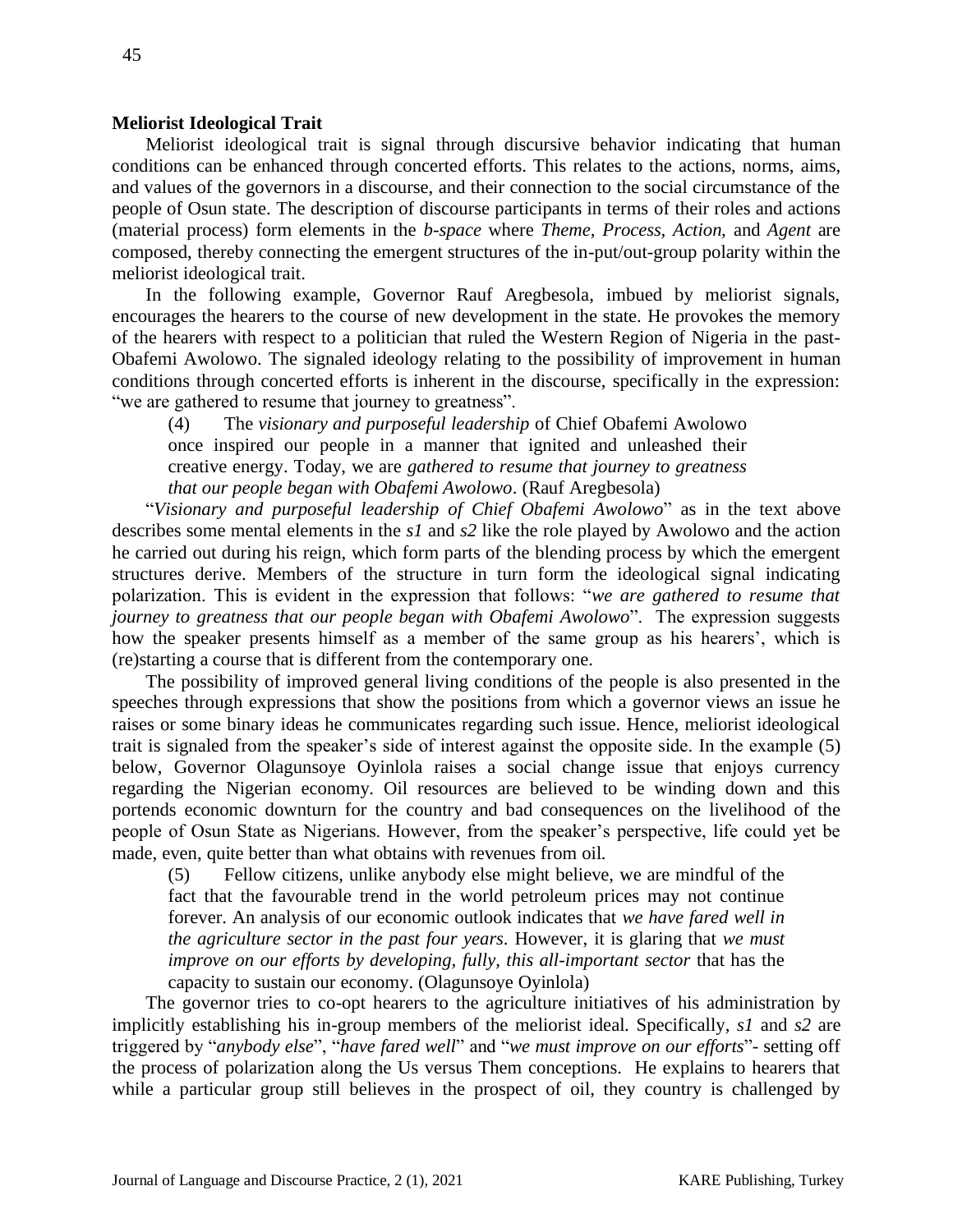dwindling oil revenue. However, life could still be made better with concerted efforts from members of his group on agriculture. The main issue in the text is the Nigerian economy which is being threatened by the bad prospect of its main source: "*petroleum prices may not continue forever*". This threat, in the speaker's perspective, could be doused if another sector of the economy is developed through collaborative efforts from the people: "*we have fared well in the agriculture sector in the past four years*". The governor builds this perspective from the effect of agricultural practice in the previous years of his administration. The expression, thus suggests the inability of previous administration to diversify the economy in the past. This is connected by the clausal group of material process ("*indicates*") - "*An analysis of our economic outlook indicates that we have fared well in the agriculture sector in the past four years*".

The text shows how the speaker expresses the involvements of his group in the discourse by implicitly presenting the belief that human conditions can be improved through concerted efforts, and how the other group share varying perspective of the revenue source of the state. He reports, describes, narrates, or quotes events and utterances (transitivity processes) that implicitly represent polarization through ideological signals.

# **Reformist Ideological Trait**

This is indicated in expressions that relate to providing solutions to social incorrectness, with the aim of improving the quality of life. It is an idea of gradual change in certain aspects of the society. It is produced in discourses relating to social change issues, ranging from economic, infrastructure, and operational changes. The example below shows how this is signaled in the data in relation to group divergences.

(6) One more time, in the history of our nation- Nigeria, members of the fourth estate of the realm have shown that they are *reliable partners in the struggle for democracy and good governance*. That *you stood stoutly in defense of the truth and refused to be compromised*, stands you tall as *real men of honor*. (Rauf Aregbesola).

Governor Aregbesola believes that, apart from the role played by the Nigerian judiciary during the three and half years of litigation at the election tribunal that led to his advent, the media or the Press made significant role in the struggle to correct what he believes was political incorrectness. The clausal group: "*struggle for democracy and good governance*" characterizes actions of and roles played by some discourse participants ("*members of the fourth estate of the realm*") in the contexts of a specific social situation and period- where 'situation' and 'period' (vital relations in *ms1* and *ms2*) are cognitively connected to the electoral circumstances (social incorrectness) by which the speaker's predecessor (Governor Olagunsoye Oyinlola) is believed to have assumed office, and the correction of the situation. It is within these two contexts that the sharedness element of (the reformist) ideological trait is established in the sense of the *actors* whom Governor Aregbesola refers to as "*reliable partners in the struggle*" of reformation. This expression indicates polarization of discourse participants through group membership. As members of the society, a group of participants (the Press) shares the idea of reorganization- a deviation from the situation under the speaker's predecessor.

A deduction is drawn from the text above- that the idea of providing solutions to social incorrectness (reformist ideological trait) serves as the socio-cognitive foundation of polarization through established group membership in the discourse. The actions and practices that characterize this are cognitively inclined since experiences and circumstances relating to the actions and practices are acquired or stored gradually and subconsciously in the mental models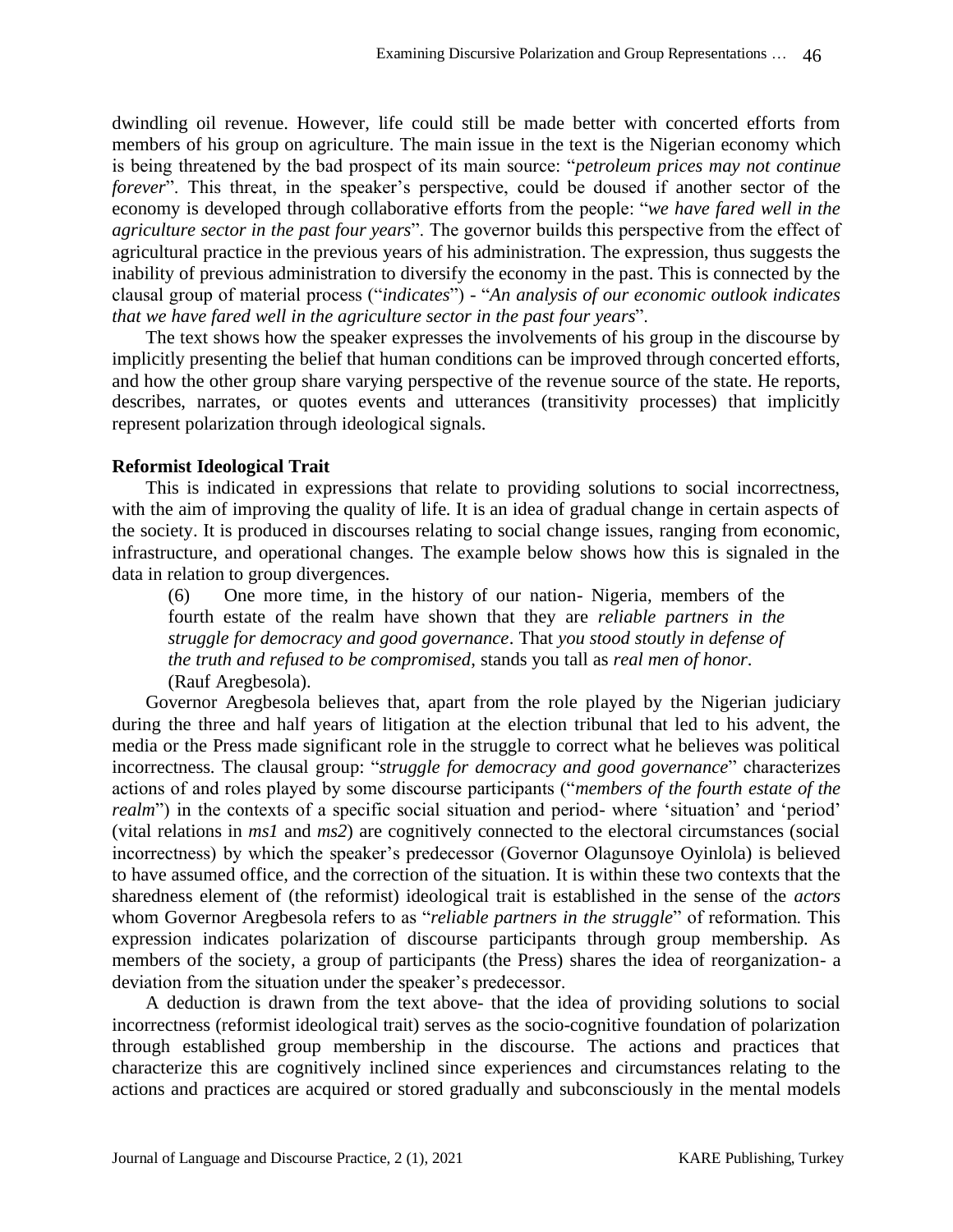through life experiences, and thus have to be relatively stable. This fact is marked in the text by the clause "*reliable partners in the struggle*"- where the head of the relational elements of the clausal process - "*reliable*"- indicates 'consistence' and '*regularity*'- hence indicate in-group membership. The out-group polarity derives from the construal representations that are realized from structures in the *g-space* like *theta roles* and ideational representation of the reformation discourse.

Likewise, as the socio-cognitive foundation of polarization (the ingroup and the outgroup) established in the text, the idea of providing solutions to social incorrectness, as signaled in the text, does not arise overnight, nor by the singular circumstance of the electoral incorrectness that forms the background to the text. Previous experiences and discourses are indicated by markers like: "*One more time, in the history of our nation*" in the text that signpost how the reformation idea was acquired by Aregbesola and members of the in-group.

Specifically, the manner by which the governor presents one of the counterpart connections or *vital relations* in the input space (the identity of discourse participants in the text) shows polarization- sharply contrasting between a group that stood against justice and another group that stood on the side of justice. The expression: "*One more time*" (another *vital relation* element) means an experience was being repeated. In the text, the experience of the people during the military regimes is connected to the clausal process which relates the *role* played by the Nigerian Press. The media was consistent in the call for the return of democratic governance. This is evident in the expression where the Governor describes the Nigerian media practitioners as: "*reliable partners in the struggle for democracy and good governance*". The ideological signal here is suggested by the relational group structure: "*reliable partner*", where 'partnership' points to the idea of trust and cooperation between individuals who, based on the shared idea of providing solutions to social incorrectness (reformist ideological trait), are more likely to pursue a common outcome. Partnership and cooperation in discourse are ideological, hence the foundation of group polarization, where members of the ingroup extend more cooperation to ingroup relations.

The nexuses between group polarizations and the discursive behaviors and actions of participants in a discourse are situated within a signaled ideological characteristic. Precisely, counterpart connections between elements in the two input spaces (*ms1, ms2*) like actions and the roles played by participants in a discourse are described, or in the construal sense, *composed* along a particular ideological characterization, as illustrated in the example (7) below.

(7) The events of today are taking place against the backdrop of *the long and brutal military interregnum in the political life of Nigeria during which civil society has virtually lost confidence in its self*, thereby creating the worst impediment to communal progress. Therefore *we are immediately faced* with difficulty of *arousing public opinion on and support for government policies and actions* (Adebisi Akande)

Governor Adebisi Akande tries to present a form of social incorrectness as the circumstantial setting for his inauguration. This is done by foregrounding the "*long and brutal*" actions of members of the military regime (the out-group) that ruled before his advent, and the impacts on the people. The negative effect of the military regime is characterized as social incorrectness, and marked by the adverbial group: "*worst impediment to communal progress*". This is a negative impact of the *role* played by the military. It is a counterpart connection element that is shared by the two inputs *ms1* and *ms2*, represented in the notation by solid lines. The notation is further connected to the *b*-*space* where common abstract structures to counterpart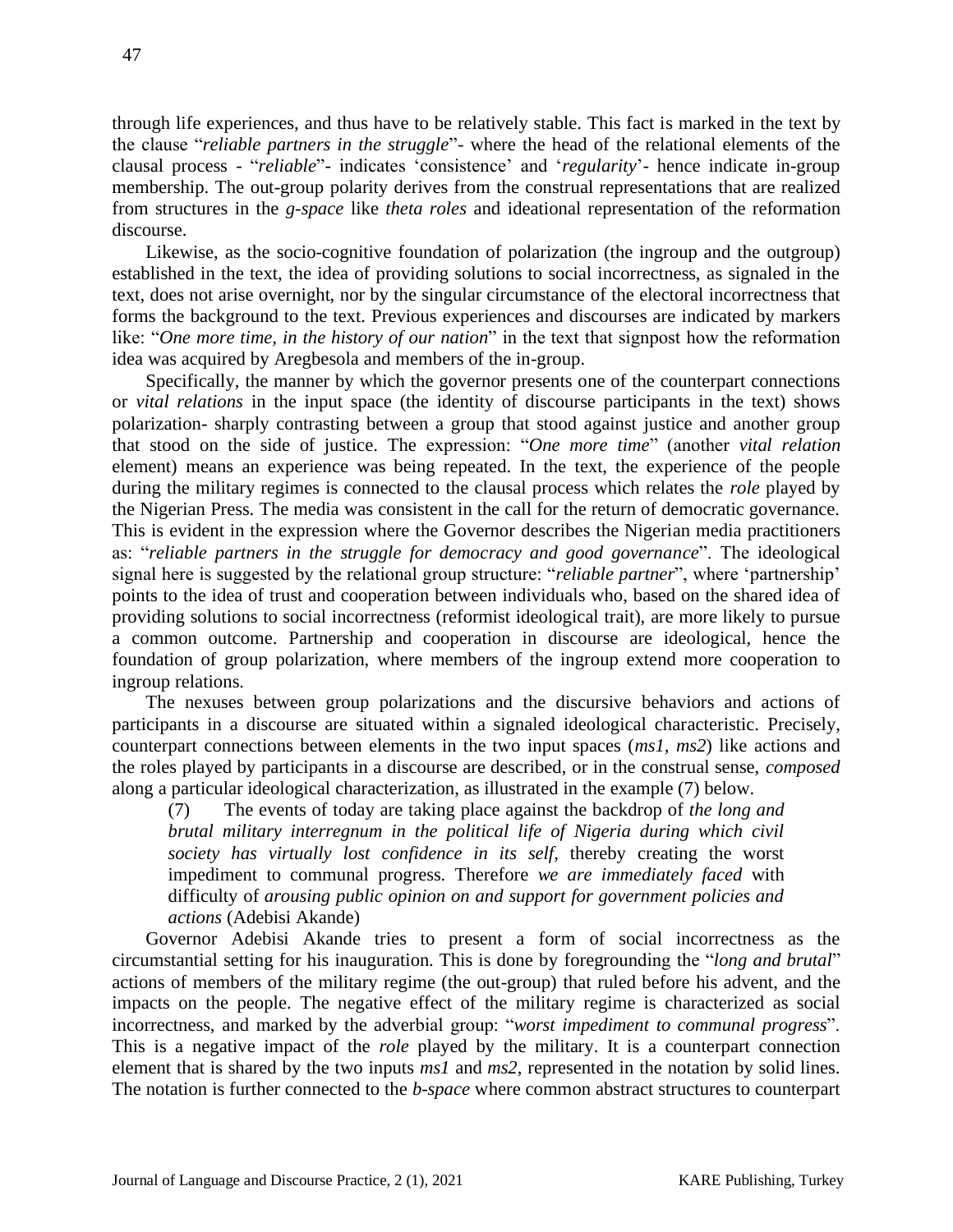elements relevant to the discourse are composed to derive emergent structures that indicate sharp contrastive group or ideological representations like the idea of providing solutions to the social incorrectness versus actions or activities of individuals related to the incorrectness.

Specifically, this signals the reformist ideological stance of Governor Akande. This is further established by the expression ("*arousing public support*") which answers the 'how' hypothetical question, with respect to the manner by which the reformative actions would be carried out. This marker of the reformist ideology in the text also establishes the socio-cognitive implication and sharedness of ideological characterization. Informed by the fact that there is no personal or private ideological practice, Governor Akande invokes certain elements of the mental models of his hearers that are connected to this particular belief system which are socially shared by them as collective social actors. The connected mental elements are representations of roles, actions and identities of discourse participants as marked by some expressions in the text.

The expressions: "*brutal military interregnum*", "*society has virtually lost confidence in its self*", and "*creating the worst impediment*" characterize the out-group; that is, the previous administrations before the advent of Akande's government in the context of social change issue raised in the text. The instance of social change is presented at the immediate actions that the new administration of the Adebisi Akande set out to accomplish. These actions signal the group belief of social reformation. This is suggested in the expression: "*we are immediately faced with difficulty of arousing public... support for government policies and actions*". It is observed from the expression that the experience of the people under previous military administration had caused bad social effects on the people. People were no longer interested in government, hence are uncooperative. This was a major social change issue that the new administration of Akande was faced with; that is, to change social orientation of the people of Osun state with respect to supporting government actions and policies. It contrasts him and the group whose practice he is committed to with that of the contrary group.

# **Pessimist Ideological Trait**

This ideological characteristic is signaled in the expressions that describe participants' mental attitude in relation to the anticipation of undesirable outcome from a given situation. There are instances where social actors are described along group or ideological representationswith members focusing only on the negative side of life in general. Example of this is taken from the speech of Governor Olagunsoye Oyinlola who, against his political opponents' group, describes members of the in-group along the worldview that directly support the notion of progress and what can be considered as the faith-biased claim of optimism.

(8) *Pessimists* would say that heavens would fall or that there would be brimstone and fire. But **we**, who believe in God, hold fast to him in prayer and supplication and God in his infinite mercies has brought us happily to this destination. (Olagunsoye Oyinlola)

The text above represents the socio-cognitive foundation of ideological polarity. Its initial part suggests an antithesis of positivity and general hopefulness. This contrasts with the outlook that there is a balance of good and pleasure in life. The text characterizes the gradually acquired negative mental attitude of the out-group members whom Governor Oyinlola describes as "*pessimists*" that believe in, or anticipate a detrimental outcome from a social situation. A cognitive connection is established here- in terms of the negative temperament of Oyinlola's adversary which would have had negative effects on all major aspects of their cognition. This is marked by the expression: "*would say that heavens would fall or that there would be brimstone*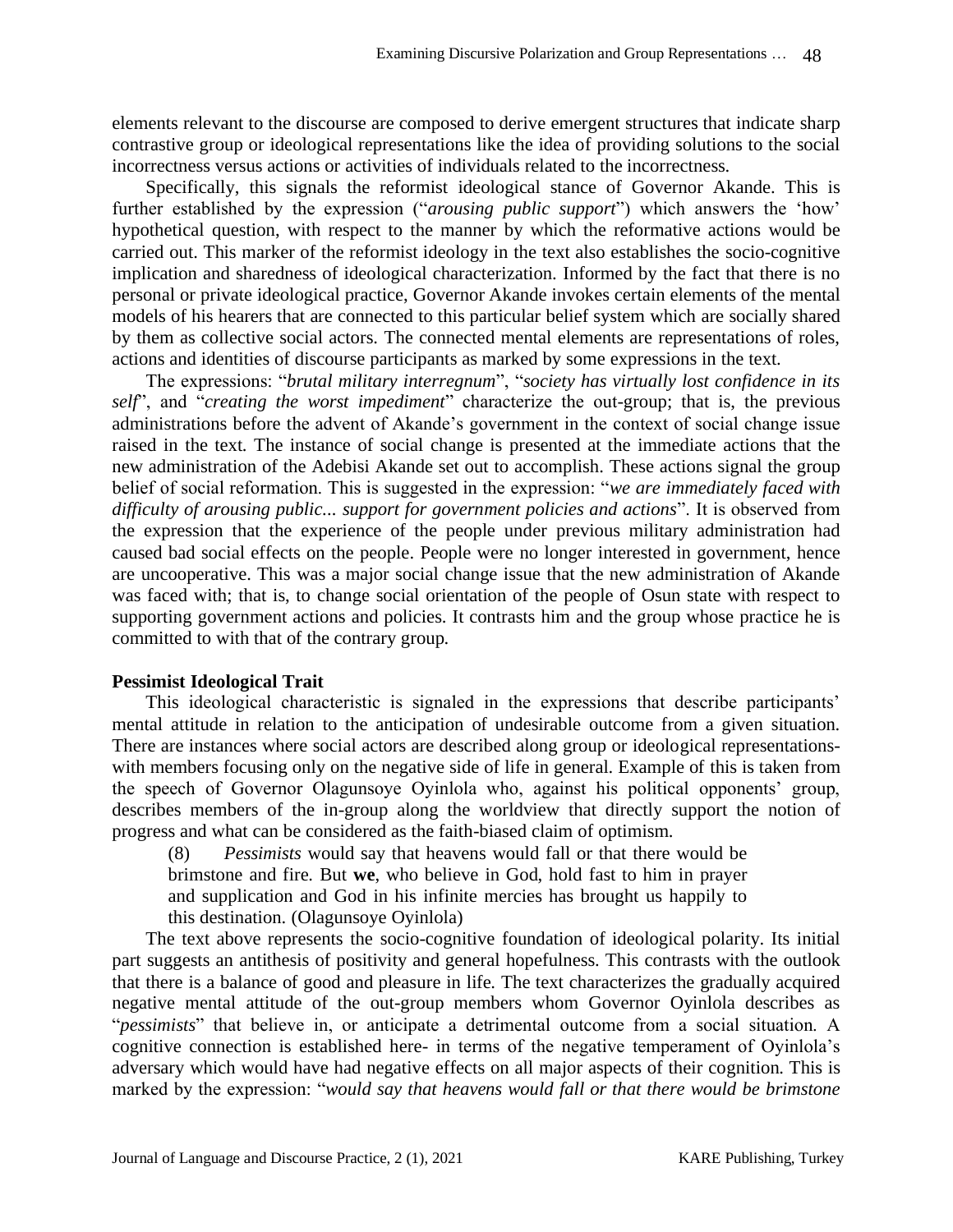*and fire***",** which suggests the acquired experiences of Oyinlola's adversary which formed their pessimist characterization.

Contrastively, the other part of the text suggests that an ideological trait, gradually developed by group members, can split. Within the social context of the text above, the discourse participants are the people of Osun State, including the electorate and the politicians as well as their supporters- all of who practice the general faith-based belief that have become the generally accepted attitude, or common sense, as in the expression: "*we, who believe in God*". The connection between this general faith-based attitude of the people and the ideological signal establishes the disintegration amongst the discourse participants; that is, between members of the out-group ("*pessimists*") and those of the in-group ("*we*").

### **Prejudiced Ideological Trait**

Prejudiced in discourse refers to a negative evaluation of another person based on perceived group membership. Generally, it is a favorable or unfavorable feeling expressed towards a person or a group prior to, or not based on actual experience or role. In the example below, the speaker generally blames the military for the habit of laziness and irresponsibility of many Nigerian youths, even when a popular decree against financial crime was promulgated during the military era. He expresses unfavorable feeling towards military regimes, not necessarily based on the experience of the decree set up by the same military government against social and financial malpractices. A commonly shared belief is expressed that military governments set the tone for social decadence.

(9) Very many children that were born since independence in 1960 have therefore begun to pick their heroes from the *new wealthy soldiers and their wealthy contractors*. The children too have begun to cultivate the *habit* of seeking *wealth without work* (Adebisi Akande)

The evaluation of participants in the text, based on their perceived group membership, is characterized by "*were born*", "*have therefore begun to pick*", and "*have begun to cultivate*", all of which are clausal groups of material process which equally connect to the prejudiced ideological representations. The actions being described through these invocators of *ms* elements are deliberately deployed by Governor Adebisi Akande to present morality issue as take-off for polarization of group. The description of some of the participants in the text as "*new wealthy soldiers*" signals the attitude of prejudice- a kind of idea system that developed in the mental models of the Nigerian politicians and civilians generally, who clamored for democratic rule. It is a negative evaluation of their economic status which, in the latter expression, is described as not worked for. This is marked by the item that introduces another material process, "*too*".

The actions that signal prejudice in the text are marked by expressions like "*the new wealthy soldiers and their wealthy contractors*", "*many children…have begun to pick their heroes*", "*have begun to cultivate the habit of seeking wealth without work*". They suggest a belief system of Governor Akande as a member of the political group with regards to the effect of the military regimes on the people. This system of belief is socially shared by the collectivity of the Nigerian politicians as social actors.

The social representation essence of ideology is thus established, considering how the social identity of the Nigerian politicians, like Governor Akande, is characterized by their negative evaluation of the military regime based on certain deliberate social lifestyles and activities of some Nigerians. In essence, the shared belief system of prejudice ideology thus controlled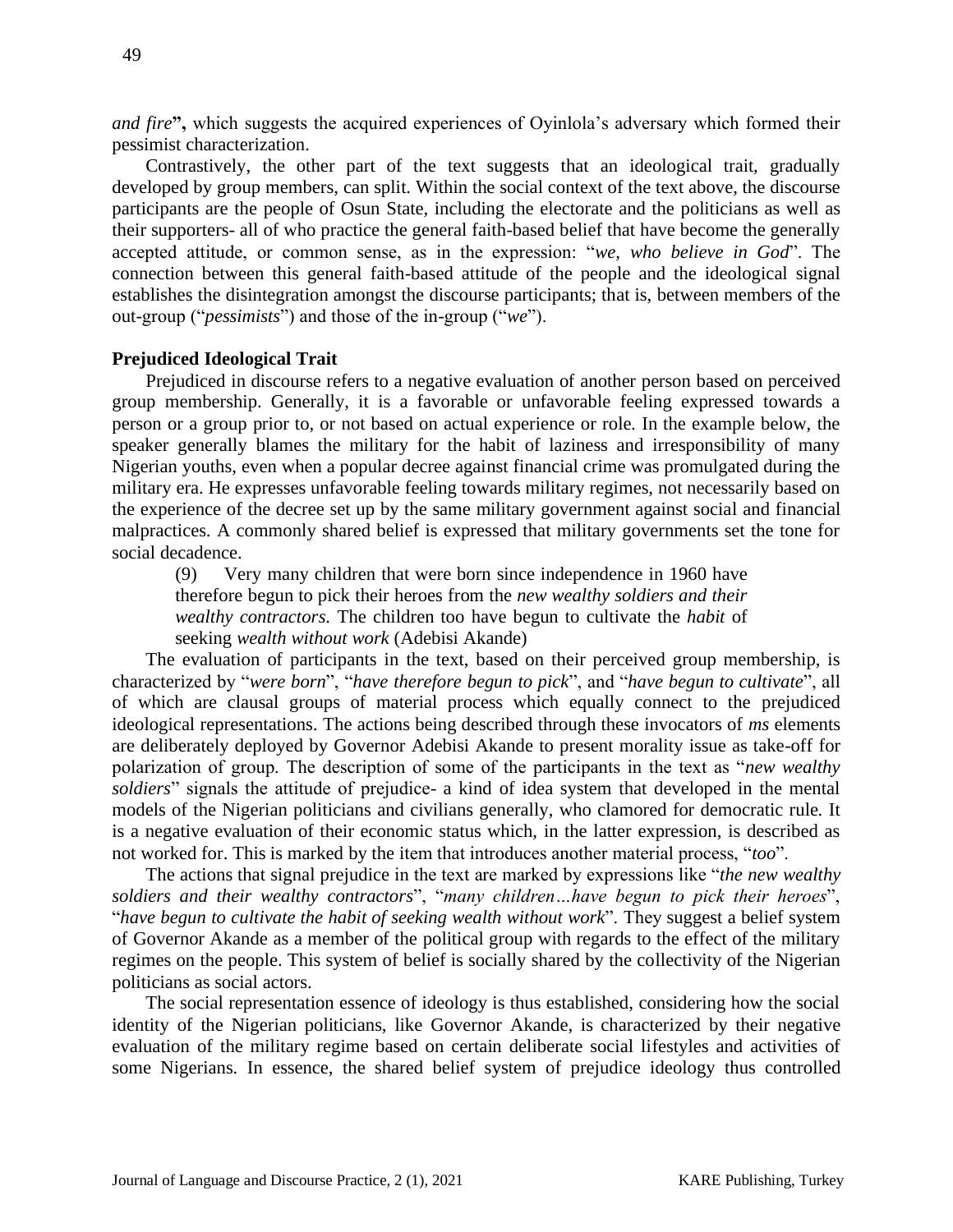Governor Akande's attitude about how the "very many children that were born since independence in 1960" in Nigeria deliberately chose "the habit of seeking wealth without work".

The cognitive perspective of the signaled prejudice traits is in terms of ideological coherence- that is, how members of Akande's in-group acquire and use the system of negative evaluation of members of the outgroup within adversarial contexts. Within the mental models of members, the in-group, the good aspects or representations of the out-group must be considered from the negative social impact and must be so interpreted and constructed prior to, or not based on actual experience.

# **Pietist Ideological Trait**

Piety is a virtue which may include religious devotion, spirituality, or a mixture of both. A common conception of piety is humility. Pietist ideological trait refers to virtuous attitude showing high moral standards, including spirituality and religious devotion. It is discussed in terms of polarization along the basic religious or spiritual group behavioral representations of discourse participants. These kinds of representations reflect the knowledge and attitude of the group. Religious attitudes by which discourse participants are characterized in the data are influenced by the pietist ideological signals. This is manifested by the clausal categories that are connected to the attitudes expressed in discursive behavioral patterns.

Clausal groups connected to pietist trait are observed within religious or God discourses, whereby a governor presents the issue of divine support. This suggests a specific behavioral representation of the people of Osun State. This is evident in the opening expressions in each the inaugural speeches.

(10) *I am most grateful to God Almighty* for making this ceremony possible. I *am* very grateful to all the people of Osun State for electing me as the new governor of the state. (Adebisi Akande)

(11) *It is with gratitude to God Almighty* and appreciation of the support of the good people of this state that I address you today on this auspicious occasion of the inauguration of our administration. (Olagunsoye Oyinlola)

(12) *It is with deep humility and gratitude to the Almighty* that I stand

before this faithful assembly. (Rauf Aregbesola)

First, the clausal elements of the God discourse in the three texts bear relational process which functionally characterizes the religious or spiritual behavioral representations of the governors. This particular representation is derived from shared attitude or behavior as members of social groups. It comes from shared opinion about the religious inclination of the people of Osun State, which affects the production and comprehension of the discourse, as well as the mental models of the governors and their hearers.

The presentation of the pietist characterization, as in the three texts is related to the knowledge about divine issue or divine situation which the governors share with their hearers, hence contrasting themselves with their adversaries. It is part of the social beliefs that are certified, shared and therefore presupposed discursively by the people of Osun State. Specifically, pietist trait in this study is observed as a relation of general cultural knowledge which a discourse participant share and displays discursively as a member of a group. This is further observed in the examples below.

(13) It has pleased God *to make* the people of Osun State of Nigeria to elect me. (Adebisi Akande)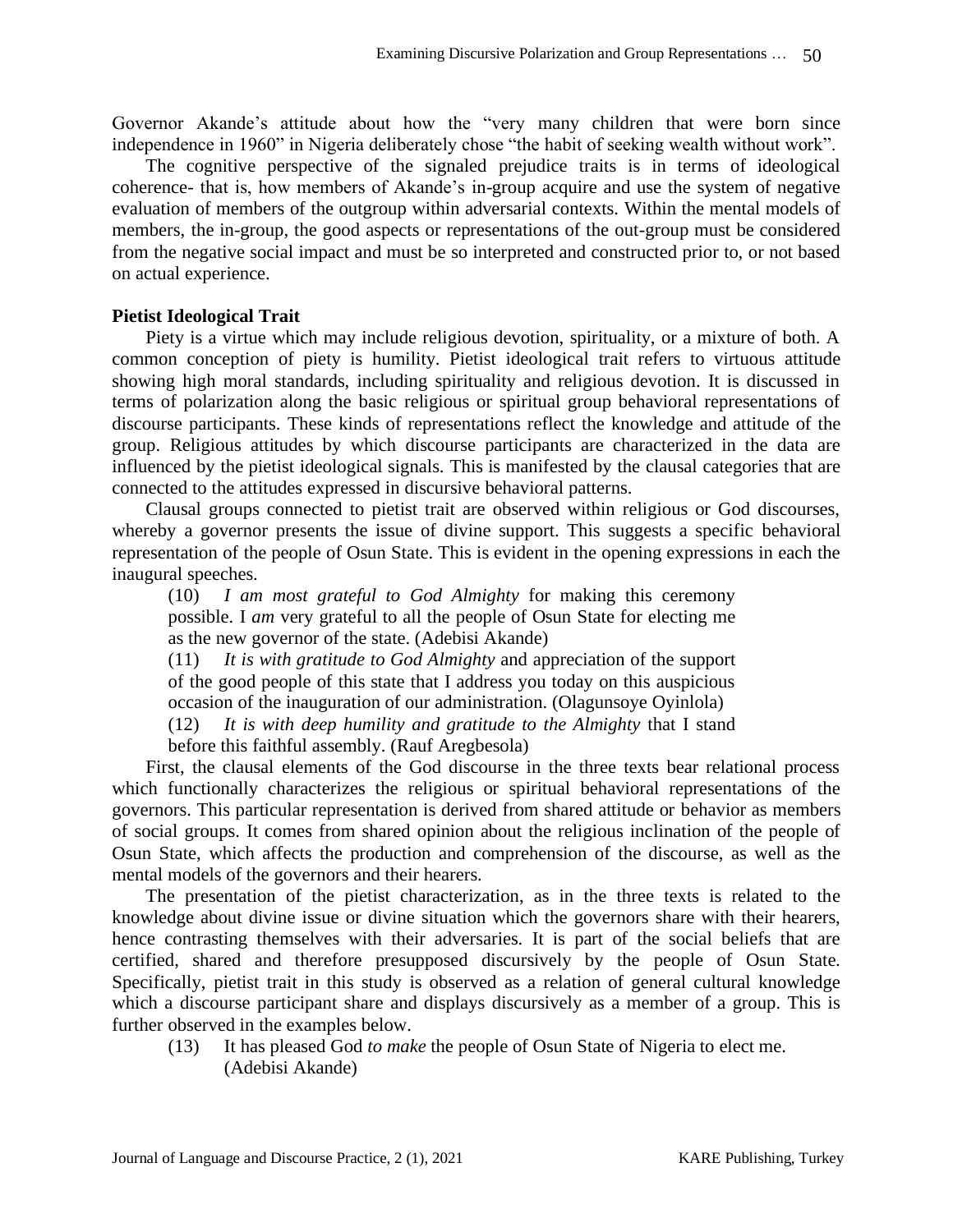- (14) This goal would be pursued with all the intellect that God *has endowed* us with. (Olagunsoye Oyinlola).
- (15) God *has bequeathed* to us the freedom of choice. (Rauf Aregbesola)

The clausal elements "*to make*", "*has endowed*", and "*has bequeathed*" bear material process that shows that somebody carried out certain actions, or is responsible for certain activities. In the opinion of Governor Akande, which is shared by the people, 'God inspired the people of Osun State to elect him during the polls. The same is observed about Oyinlola who expresses the belief that 'the ideas required to rule the state successfully can only come from God'; and Aregbesola expresses the special gift that God gave to the people of Osun State, including him. All of these relate to knowledge about divinity which they all leverage as ground of polarization. At the advent of each of them, they signal faith group membership, most often, coopting their hearers into the group- situating other discourse participants within the out-group. Specifically, they present all religious appeal discourses, situated within the divine support issues which form a part of the socially shared and certified beliefs of the people of Osun State.

#### **Conclusions**

This article has established that the gubernatorial inaugural speech like those of governors Adebisi Akande, Olagunsoye Oyinlola, and Rauf Aregbesola of Osun State, Nigeria comprises polarizations in terms of patriotic and oppositional discourses. These are established within six sorts of ideological traits- discovered in the self-schema of the ideological groups which each of the governors and other discourse participants belong. They are (re)presented either implicitly or explicitly, specifically or generally along group practices or beliefs, and within the knowledge or information that the governors and others are identified with, or represented. These are signaled through four transitivity processes- that is clausal groups expressing how the governors attribute actions to participants; how they describe discourse participants' experiences and roles; how they relate cognitive interpretation of happenings; and how they quote participants' role in their speeches.

The contribution of the study to the scholarship of political inaugural discourses is in terms of the socio-cognitive accounts of polarizations according to signaled ideological traits. This new micro-range discursive behavior and characterizations could be adopted to describe the distinctive features of focal political individual(s) in a text, and therefore enrich the accounts of discourse features in inaugural speeches. It also establishes the socio-cognitive approach of CDA as critical success factor (Rockart, 1979) to an elaborate examination of activities of discourse participants in inaugural speeches. This approach informs the establishment and illustration of what van Dijk (2006) refers to as the "operational ground of meaning negotiations" between the local societal structures (social cognition) and the discourse structures (personal cognition) in the governorship inaugural speeches. This study thus addresses the argument that "there is no access to the state of the mind" (Van Dijk 2001:87) of discourse participants in a political text. This position is connected to the observed lacuna in extant works of inaugural speeches which focus on the public dimension of discourse, leaving out the inner or mental element. Consequently, by its socio-cognitive approach, this article provides insights into the establishment and illustration of meaning negotiation ground between the episodic mental models and other personal representations of discourse participants.

The application of this study is relevant to political speech writers and the governors and presidents who address the citizens through a prepared political text. It would provide specific ideas of discourse structures and elements for them, by which an inaugural speech must be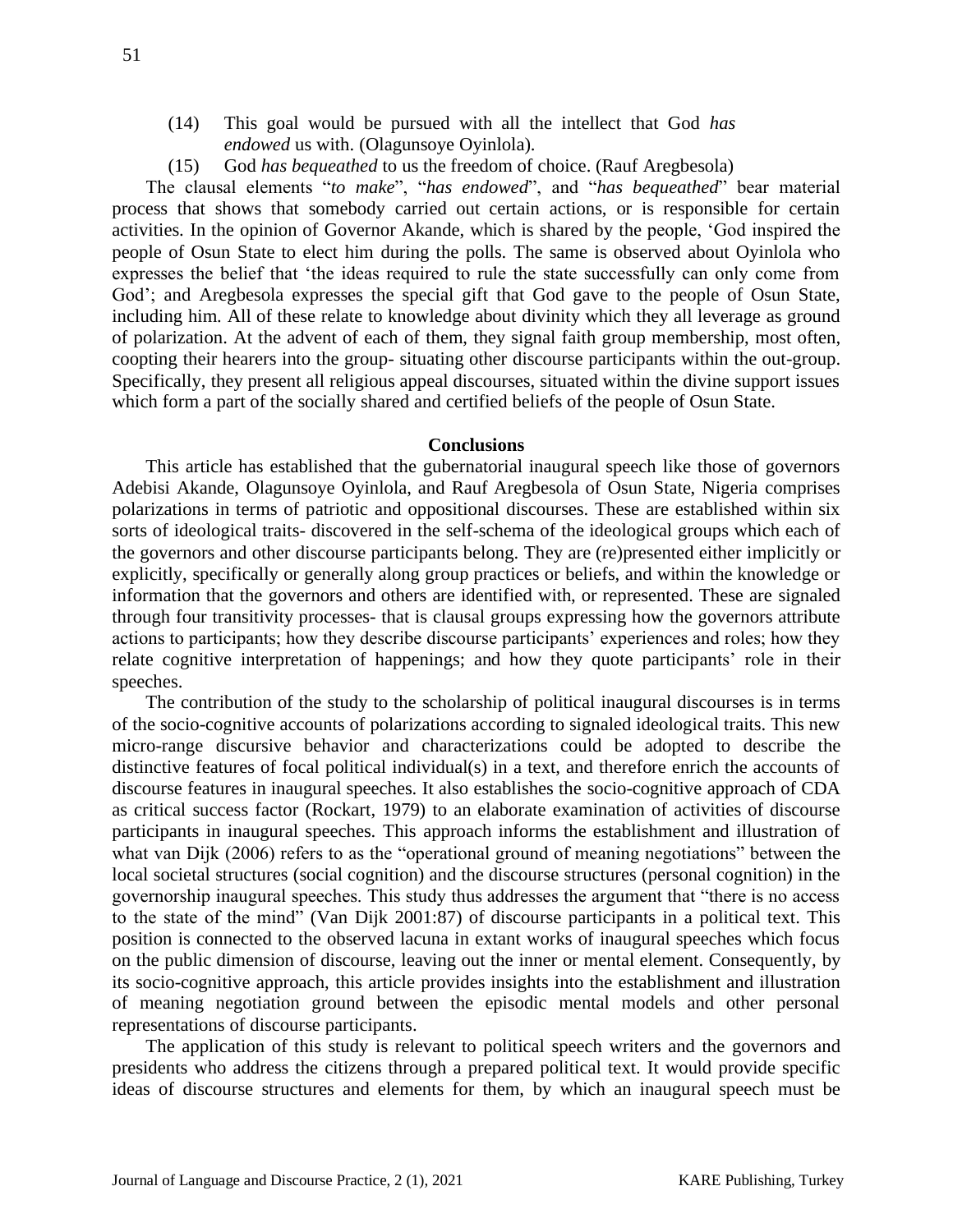structured in order to achieve the goal of influencing hearers' social interest and actions. It will also be beneficial to the electorate in determining the ideological positions of a politician, hence their leadership tendencies.

It has concentrated on the inaugural speeches of some democratically elected governors in Nigeria, thus restricted to this scope of the analytical data on the basis of documentation and the duration of the regimes of the governors (1999-2018). Therefore, the study is restricted to representations that relate the social structures and characterizations of a state within the Western region of the country and its civilian rulers in terms of the social issues raised, the ideological signals espoused, and the discursive group separation carried out.

Further research may dwell on the stylistic features in another inaugural speeches or other political texts with the objective of explaining the distinctive ways by which the governors or other political leader structure discourses and how the features connect to the understanding and evaluation of expressions in the text's socio-cognitively.

### **References**

- Alaba Akinwotu, S. (2018). Language and Style in Political Inaugurals: A Study of Inaugural Speeches of Governor Olusegun Mimiko of Ondo State, Nigeria. *British Journal of English Linguistics*, *6*(5), 1–15.<https://www.researchgate.net/publication/344675380>
- Anyanwu, E. C. (2020). Stylistic Analysis of President Buhari's Addresses of Nigerians in The Face of Covid-19 Pandemic. In *European Journal of English Language and Literature Studies*, *8*(4).
- Aremu, M. (2017). Pragmatic Analysis of Conceptual Mappings in Inaugural Speeches of Nigerian Presidents. In *Covenant Journal of Language Studies (CJLS)*, *5*(2).
- Ayeomoni, O. M., & Akinkuolere, O. S. (2012). A pragmatic analysis of victory and inaugural speeches of President Umaru Musa Yar'Adua. *Theory and Practice in Language Studies*, *2*(3).<https://doi.org/10.4304/tpls.2.3.461-468>
- Chilton, P. (n.d.). *Analyzing Political Discourse: Theory and Practice*.
- DiMaggio, P., Evans, J., & Bryson, B. (1996). Have Americans' social attitudes become more polarized? *American Journal of Sociology*, *102*(3).<https://doi.org/10.1086/230995>
- Fairclough, N., & Wodak, R. (1997). Critical Discourse Analysis', in van Dijk, TA (ed.) Discourse as Social Interaction. In *Discourse studies: A multidisciplinary introduction. Volume*.
- Fauconnier, G., & Turner, M. (2003). Conceptual Blending, Form and Meaning. *Recherches En Communication*, *19*.<https://doi.org/10.14428/rec.v19i19.48413>
- Gelman, A. (2019). All Politics Is Local? The Debate and the Graphs. *FiveThirtyEight*, *2002*.
- George Washington: The Forge of Experience (1732–1775). By  $\lt$ italic>James Thomas Flexner</italic>. (Boston: Little, Brown and Company. 1965. Pp. x, 390. \$7.95.). (1966). *The American Historical Review*.<https://doi.org/10.1086/ahr/71.4.1427>
- Horváth, J. (n.d.). *Critical Discourse Analysis of Obama's Political Discourse*.
- Kashima, Y., Perfors, A., Ferdinand, V., & Pattenden, E. (2021). Ideology, communication and polarization. *Philosophical Transactions of the Royal Society B: Biological Sciences*, *376*(1822).<https://doi.org/10.1098/rstb.2020.0133>
- Kubát, M., & Čech, R. (2016). Quantitative analysis of US presidential inaugural addresses. *Glottometrics*, *15*(34).
- Lakoff, G., & Chilton, P. (1995). Foreign policy by metaphor. In *Language and Peace*.